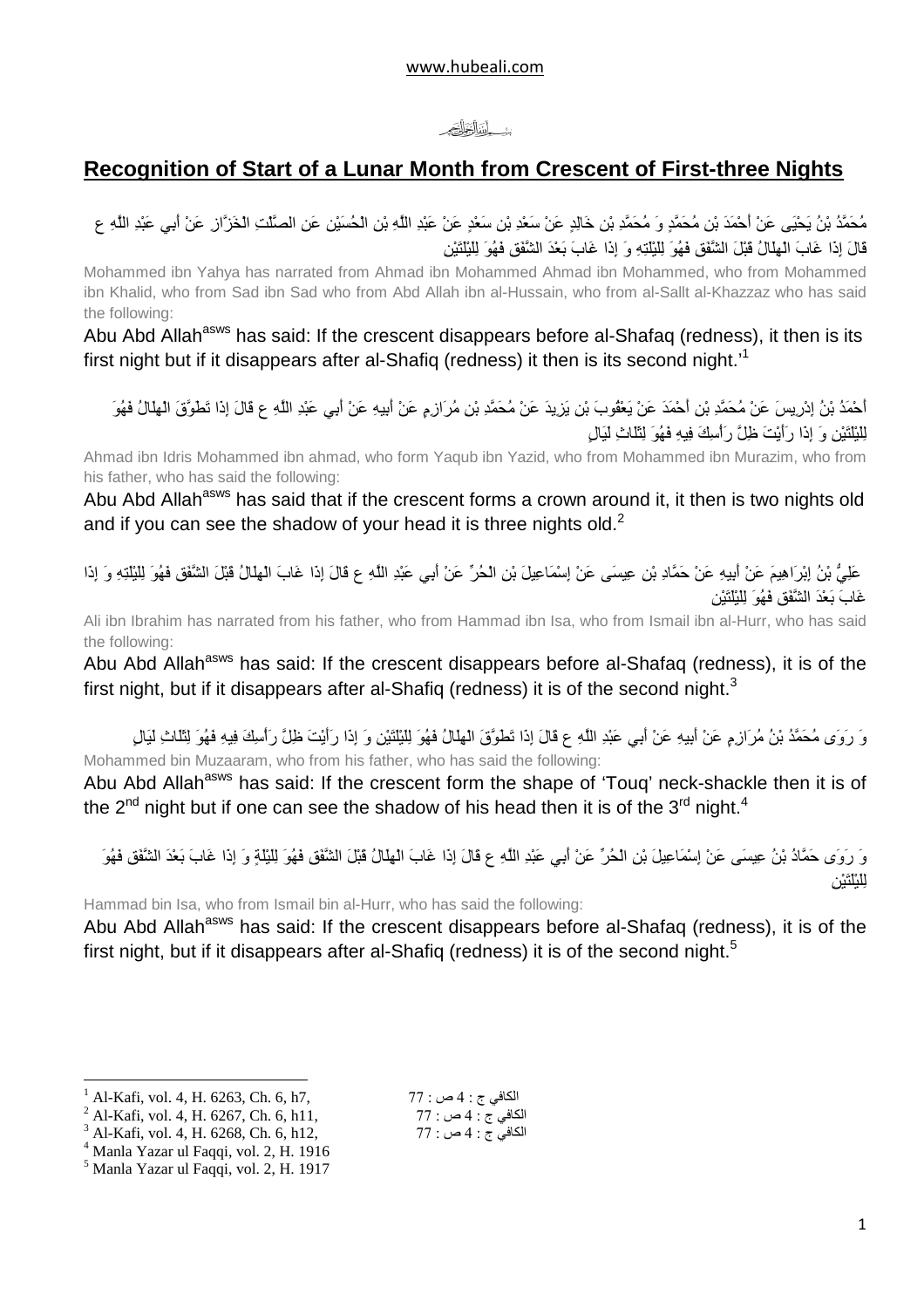www.hubeali.com

### Moon of 1<sup>st</sup> Night

#### **Moon crescent is visible before disappearance of 'Shafaq' sky redness**

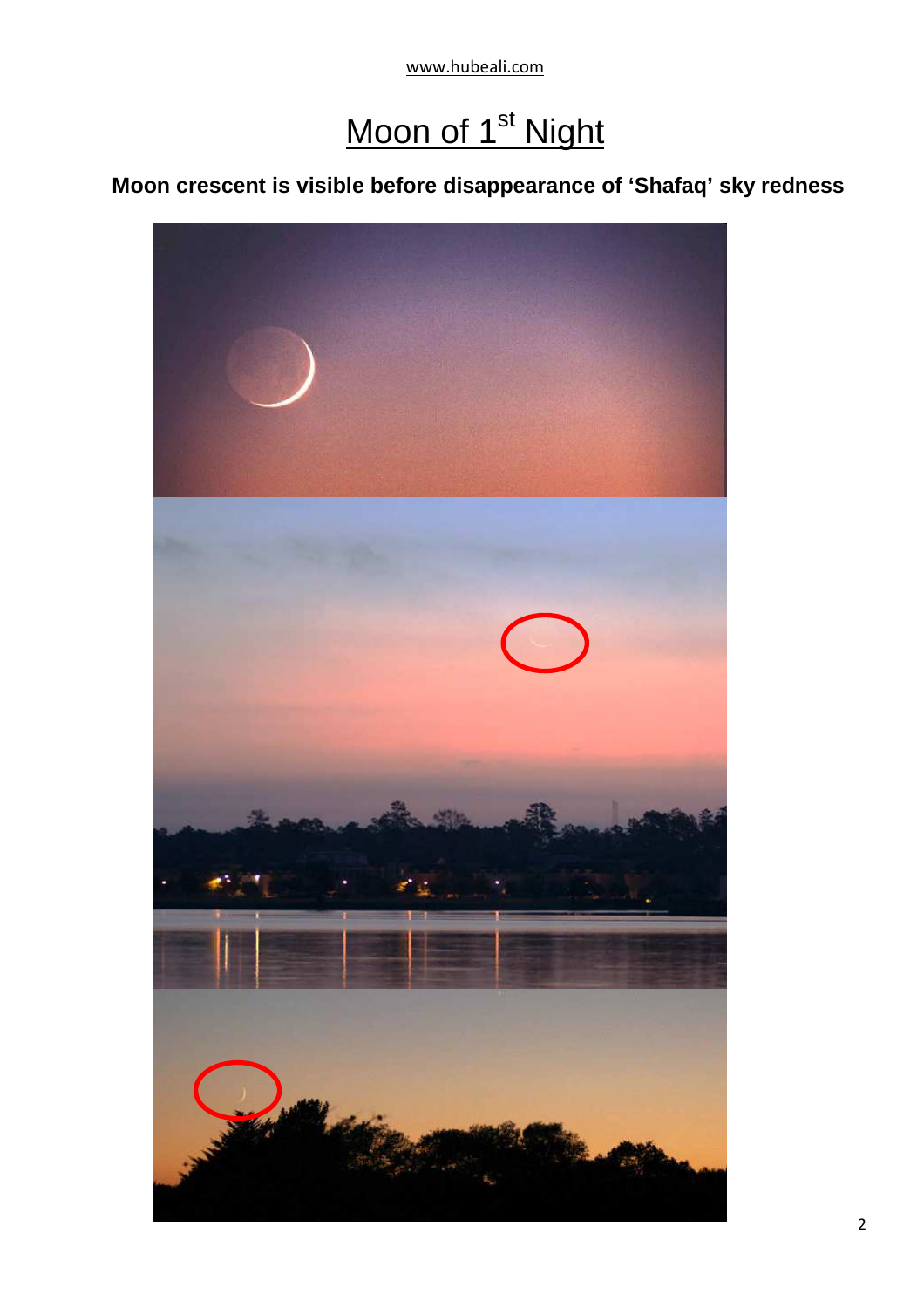www.hubeali.com

## Moon of 2<sup>nd</sup> Night

### **Moon crescent is visible** after **disappearance of 'Shafaq' sky redness**



3